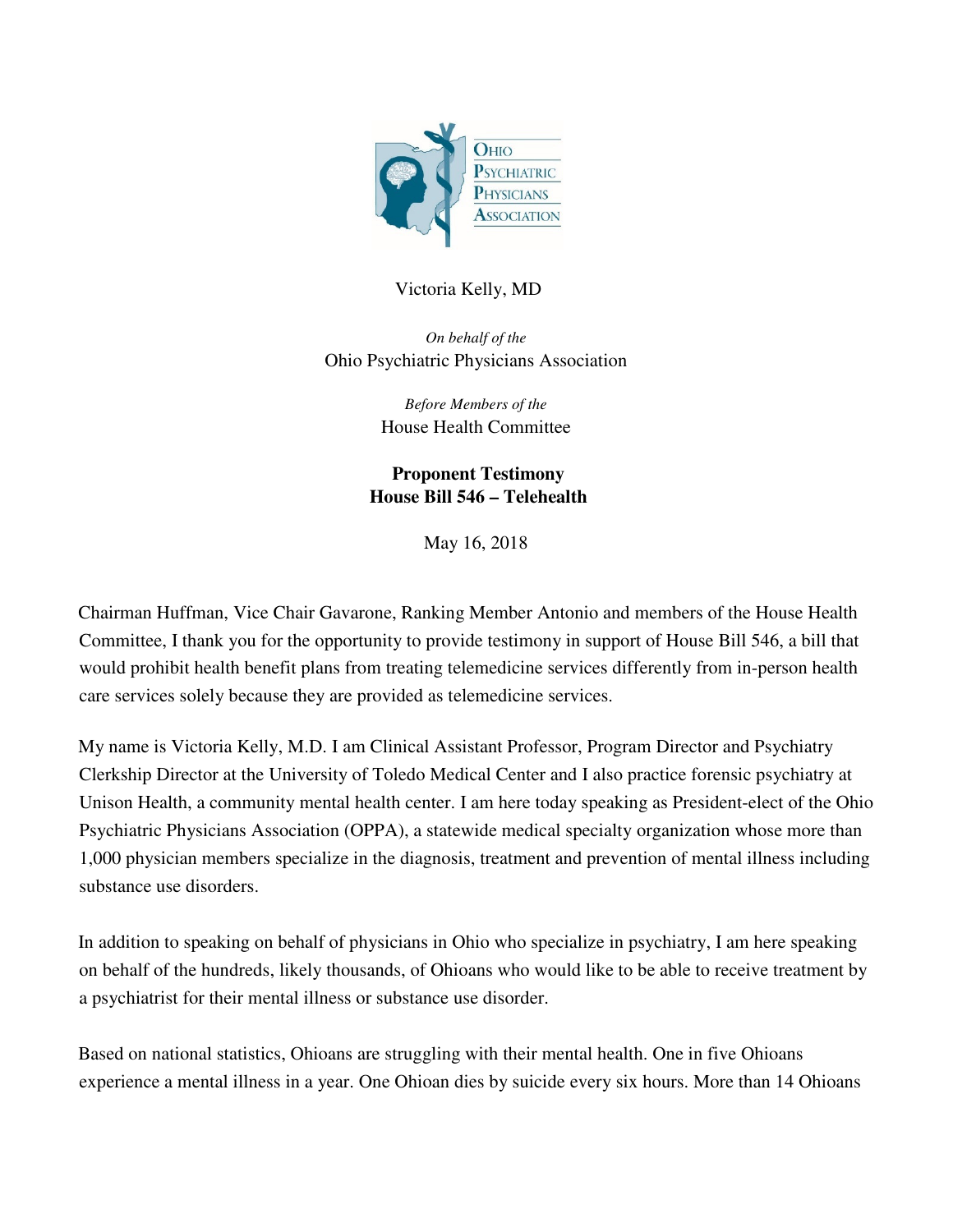a day die by drug overdose. Drug overdose deaths are now the leading cause of death among Americans under age 50 – killing more in a year than were ever killed annually by HIV, gun violence or car crashes.

With statistics like these, it is imperative that we step up and advocate for improved access to competent medical care, including mental health care, for all Ohioans. Telemedicine (including telepsychiatry) is a powerful tool that can connect people with mental health and addiction treatment services, to improve access to care and care coordination, and is being used to reduce the rate of growth in health care spending. It is especially helpful in connecting a psychiatrist with individuals who live in rural, underserved areas, or who find it difficult to be treated in person (due to time, cost or cultural barriers to seeking mental health care). It is a way of further utilizing the expertise of a specialty that is in great demand, while providing safe medical care to fellow Ohioans.

The use of telehealth is rapidly growing. Health care providers treated less than 350,000 patients worldwide using telehealth technology in 2013. This year, that number was expected to grow to 7 million.

Several years ago, Ohio's Medicaid program wisely began reimbursing for telemedicine services provided by psychiatrists in community mental health centers and there has been an increase in utilization each year. Ohio physicians, especially those practicing psychiatry and addiction medicine, have indicated a desire to reach more patients using telemedicine, however, lack of reimbursement by commercial payers has remained the significant primary obstacle in Ohio.

Fundamentally, providing medical services via telemedicine is not providing a separate type of clinical care. The bottom line is that the standard of care for the diagnosis and treatment of these medical conditions applies whether a physician is seeing the patient face-to-face in an outpatient setting, in an urgent care center, or through the secure video platforms of telemedicine. Therefore, reimbursement for clinical care delivered via telemedicine should not be excluded from reimbursement by insurance companies – just as if the visit took place in a face-to-face setting. The same service is being provided and both should be a reimbursable benefit. It is not a NEW mandated benefit – it is simply a change in the mode of delivery of the physician visit. I have personally utilized telemedicine services to provide psychiatric services to patients, both in private practice and patients who are treated through two of the Toledo-area community mental health centers. Telemedicine platforms are easy to use, convenient on many levels, and the rate-limiting factor to improving the lives of Ohioans on a larger scale is lack of parity for reimbursement of services.

The reality is that many commercial payers *are* required by state law to reimburse for telemedicine – often at the same rate as a comparable in-person service. The state of Ohio lags behind 30 other states that